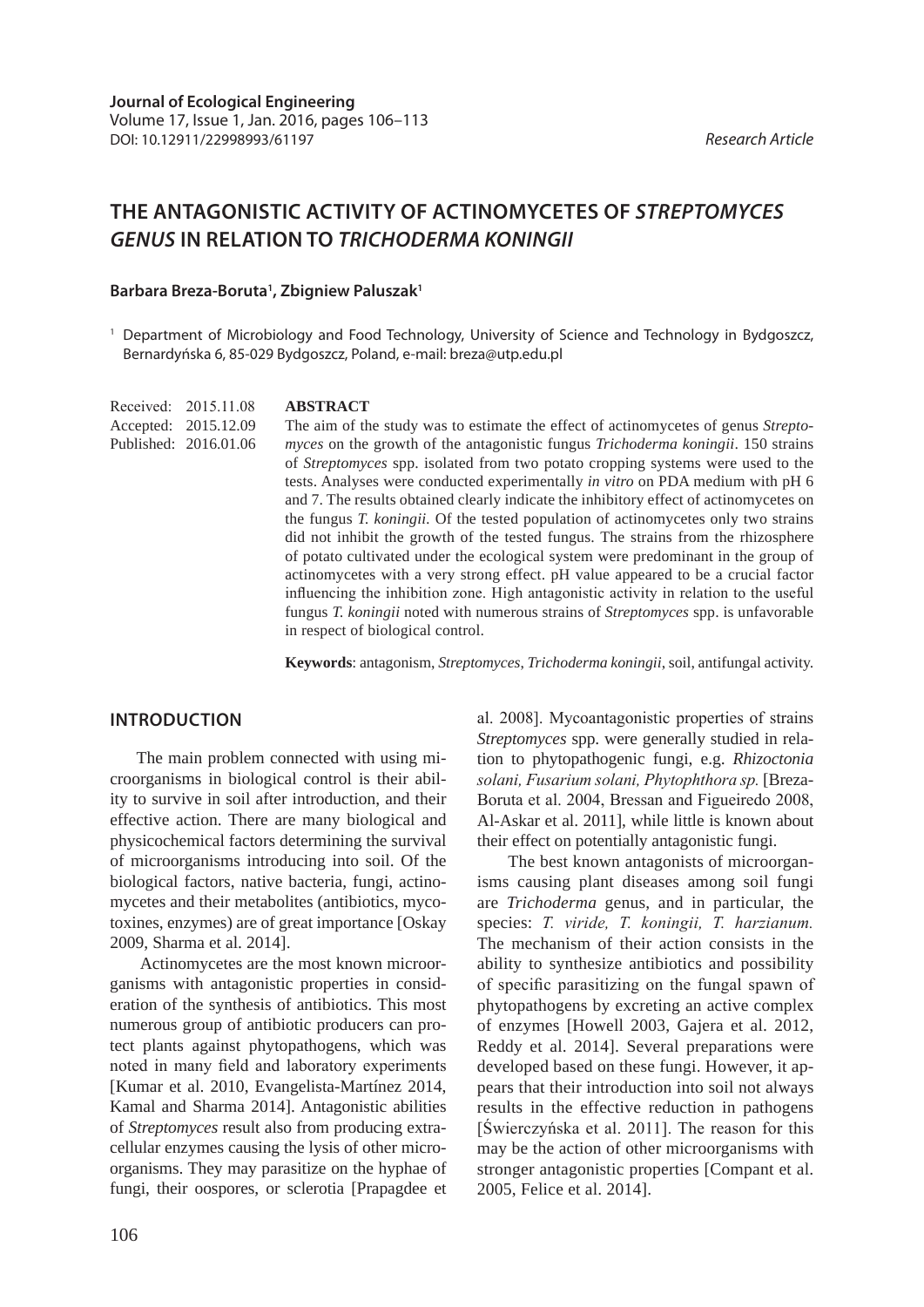Therefore, the aim of the study was to find out the inhibition rate of actinomycetes of *Streptomyces* genus on the growth of *Trichoderma koningii* mycelium. In this study we compared the antagonistic activity of the strains of *Streptomyces* spp. isolated from two potato plantations with different farming systems, ecological and conventional. The effect of the medium pH on the growth of the fungal mycelium has also been tested.

#### **MATERIAL AND METHODS**

150 strains of actinomycetes of the genus *Streptomyces* isolated from potato crop were used for the study. "Aster" potato was cultivated in two farming systems, ecological and conventional, on lessive soils. Detailed characterization of the specifics concerning cultivation technologies applied in the compared farming systems was presented in the study by Breza-Boruta [2013]. 75 strains were isolated during growth periods from each farming system: 30 strains from soil beyond roots (ZEG – ecological farming and ZTG – conventional farming), 30 from rhizosphere (ZER – ecological farming and ZTR - conventional farming ) and 15 from potato rhizoplane (ZERp – ecological farming and ZTRp – conventional farming). Actinomycetes were isolated on the Williams and Davies selective medium [1965]. Diagnostic tests of actinomycetes strains were performed based on macro and microscopic features according to Bergey's Manual of Systematic Bacteriology [Goodfellow et al. 2012] and Crawford et al. [1993].

 The tested fungus was the saprophytic species *Trichoderma koningii*, which had previously been examined for mycoparasitical abilities in relation to phytopathogenic fungi. *T*. *koningii* was isolated from the rhizosphere of potato cultivated on the ecological farm. Taxonomic determination of the fungus was made based on mycological keys, according to Domsch et al. [1980].

 The method of two simultaneous cultures was used to estimate antagonistic features of investigated actinomycetes in relation to the tested fungus. Five-day-old cultures of *Streptomyces* spp. were used in the study. The cultures were inoculated with a line of 40 mm in length on potato dextrose agar (PDA, Merck). After 7 days' incubation, a 72-hour-old culture of *T*. *koningii* was added to each actinomycetes. The mycelium was placed in a form of circles of 8 mm in diameter. Control plates without actinomycetes were inoculated in the same way. The experiment was conducted with three replications on two media with pH values 6 and 7.

 The growth inhibition rate of *T*. *koningii* was estimated after 72 and 120 hours of incubation at 19–20 ºC. The measure of inhibition rate was the difference between the radius of the fungal mycelium on the control plates with a given pH value and the radius of the fungal mycelium grown in the presence of actinomycetes, expressed in mm.

 The evaluation of antagonistic properties of tested population of *Streptomyces* spp. in relation to *T*. *koningii* was performed using the modified method of Lee and Hwang [2002]. The effect of strains was characterized on a scale of five degrees, where the length of inhibition zone of the fungal mycelium was estimated proportionally, in relation to the control:

- $\bullet$  0% lack of effect.
- $1 25%$  week effect
- $26 50\%$  moderate effect
- $51 75\%$  strong effect
- $76 100\%$  very strong effect.

The results were calculated statistically with the use of variance analysis. The differences of mean inhibition zones were evaluated based on Tukey's test (p=0.05) using Statistica 10.0 (Stat-Soft, Poland). The measurement of the fungal mycelium radius length after 5 days of cultivation was used for calculations.

### **RESULTS**

The analyses showed strong antagonistic properties of the investigated population of actinomycetes in relation to the tested fungus. Only two strains of *Streptomyces* spp. (isolated from soil) did not inhibit the growth of *T*. *koningii.* The analysis with Student's t-test has shown a significant impact of pH value on the size of inhibition zones (Figures 1–3). In most cases, significantly larger zones were recorded on the medium with pH 6 than on that with pH 7.

 Of actinomycetes isolated from soil, the strains derived from the ecological farming system proved to be slightly more active than those from the conventional farming (Figure 1). 27% of strains from the ecological farming and 13% from the conventional system were in the group of *T. koningii* very strongly inhibiting the fungal growth in the tests on the medium with pH 6. In the tests conducted on the medium with pH 7,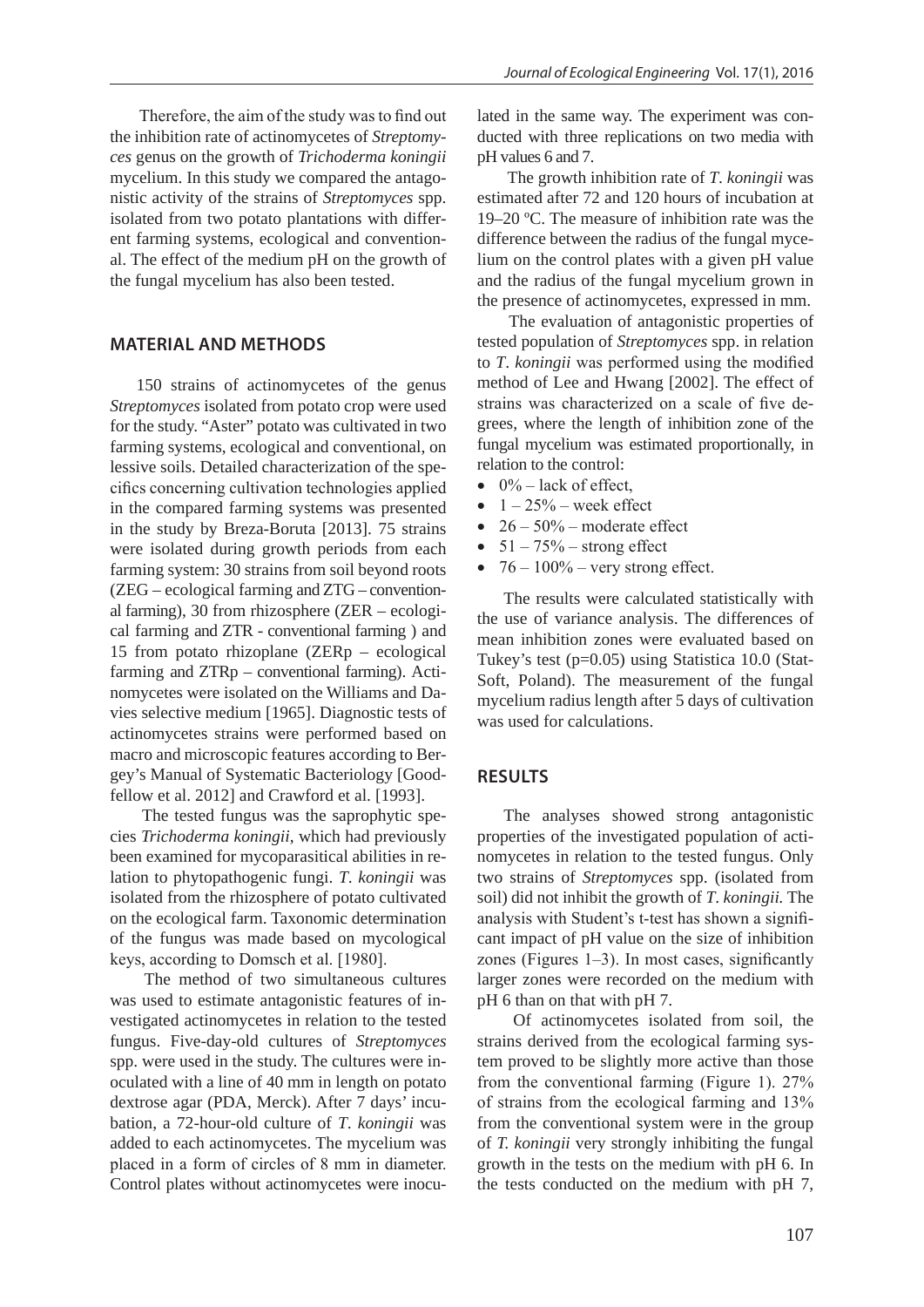

**Figure 1.** Influence of *Streptomyces* spp. strains isolated from non-rhizosphere soil of potato cultivated in ecological (A) and conventional (B) farming, on growth inhibition of *T. koningii*

13% and 10% of isolates, respectively, showed very strong inhibitory effect. Most isolates from soil (77%) strongly affected the growth of *T. koningii*. Only actinomycetes derived from the conventional farming system had a weak effect – 7% of strains tested on the medium with the lower pH value. Only 3% of strains, both from the conventional and ecological systems (on the medium with pH 6) showed the lack of inhibitory effect on the growth of *T. koningii*.

All the tested population of actinomycetes isolated from the rizosphere of potato cultivated under the ecological farming inhibited the growth of *T. koningii* (Figure 2). However, in the collection of *Streptomyces* spp. from the conventional system 10% of strains weakly inhibited the growth of the fungal mycelium were detected, but only on the medium with pH 6.7% of strains from both farming systems showed the moderate inhibitory effect. Very strong antagonism was detected in

33% of tested strains tested on the medium with the lower pH value and in 53% of strains growing on the medium with the higher pH (Figure 4).

Isolates derived from the rhizoplane of potato were also characterized by strong mycoantagonistic properties (Figure 3).

Totally 73% of strains from the ecological farming and 87% of strains coming from the conventional farming grown on the medium with pH 6, and 73% and 60%, respectively, grown on the medium with pH 7, which belong to the group strongly and very strongly inhibiting the growth of *T. koningii*. The other cultures of actinomycetes isolated from the surface of potato roots were marked by the moderate inhibitory activity (Figure 4).

 Of the tested *Streptomyces* spp., the following strains showed the highest antagonistic activity against *Trichoderma koningii*: ZER-9 and ZER-29 – inhibiting the growth of the myce-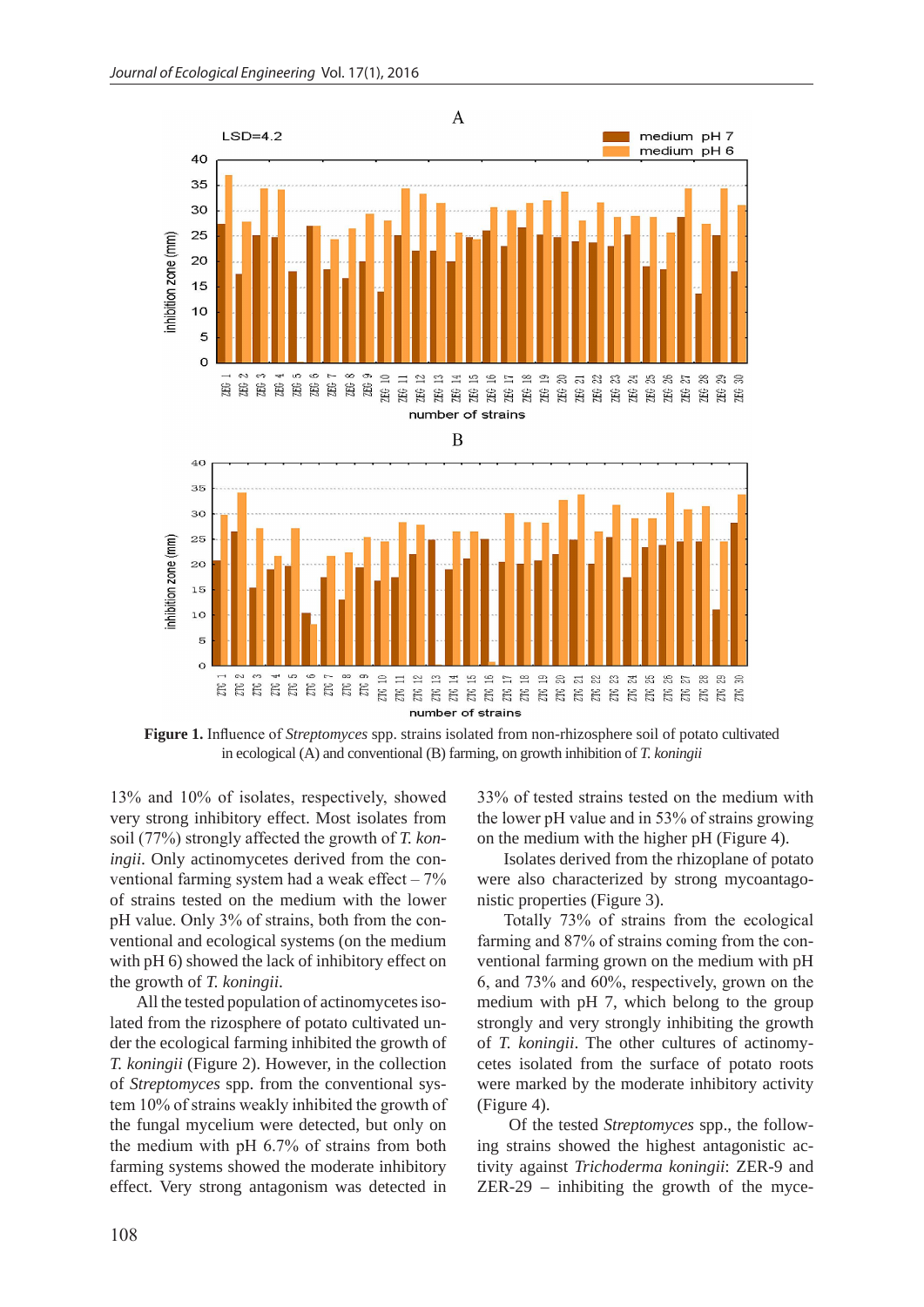

**Figure 2**. Influence of *Streptomyces* spp. strains isolated from rhizosphere of potato cultivated in ecological (A) and conventional (B) farming, on growth inhibition of *T. koningii*

lium to 40 mm; ZEG-1, ZER-5, ZER-12, ZER-15, ZER-27, ZER-28, ZTR-10 – inhibiting the growth to 37mm.

#### **DISCUSSION**

The present investigations indicate that actinomycetes can very actively inhibit the growth of useful fungi of the genus *Trichoderma*. The group of the most active actinomycetes very strongly inhibiting the growth of *Trichoderma koningii* included 50 of 150 strains tested. Oskay [2009] reports that fungi show much more resistance to antibiotics excreted by actinomycetes than bacteria. The presented results concerning the resistance of *T. koningii* do not confirm this. Their strong inhibitory properties could be observed also in other investigations on the antagonistic activity of

actinomycetes in relation to the fungi *Rhizoctonia solani* [Breza-Boruta 2004].

 The phenomena of antagonism, irrespective of the nature of their mechanism, regulate the coexistence of various species of microorganisms, both pathogens and saprophytes. Both the fungi of the genus *Trichoderma* and actinomycetes with the antagonistic effect are good competitors and producers of antibiotics and enzymes [Solecka et al. 2013, Reddy et al. 2014].

 The results obtained in our studies indicated that actinomycetes of the genus *Streptomyces* showed stronger antagonistic properties *in vitro* in comparison with *T. koningii*. Only two tested isolates, one from the ecological system (the strain ZEG-5) and one from the conventional system (ZTG-13), did not show antagonistic properties. The visible growth of the fungal mycelium on the culture of actinomycetes took place in these two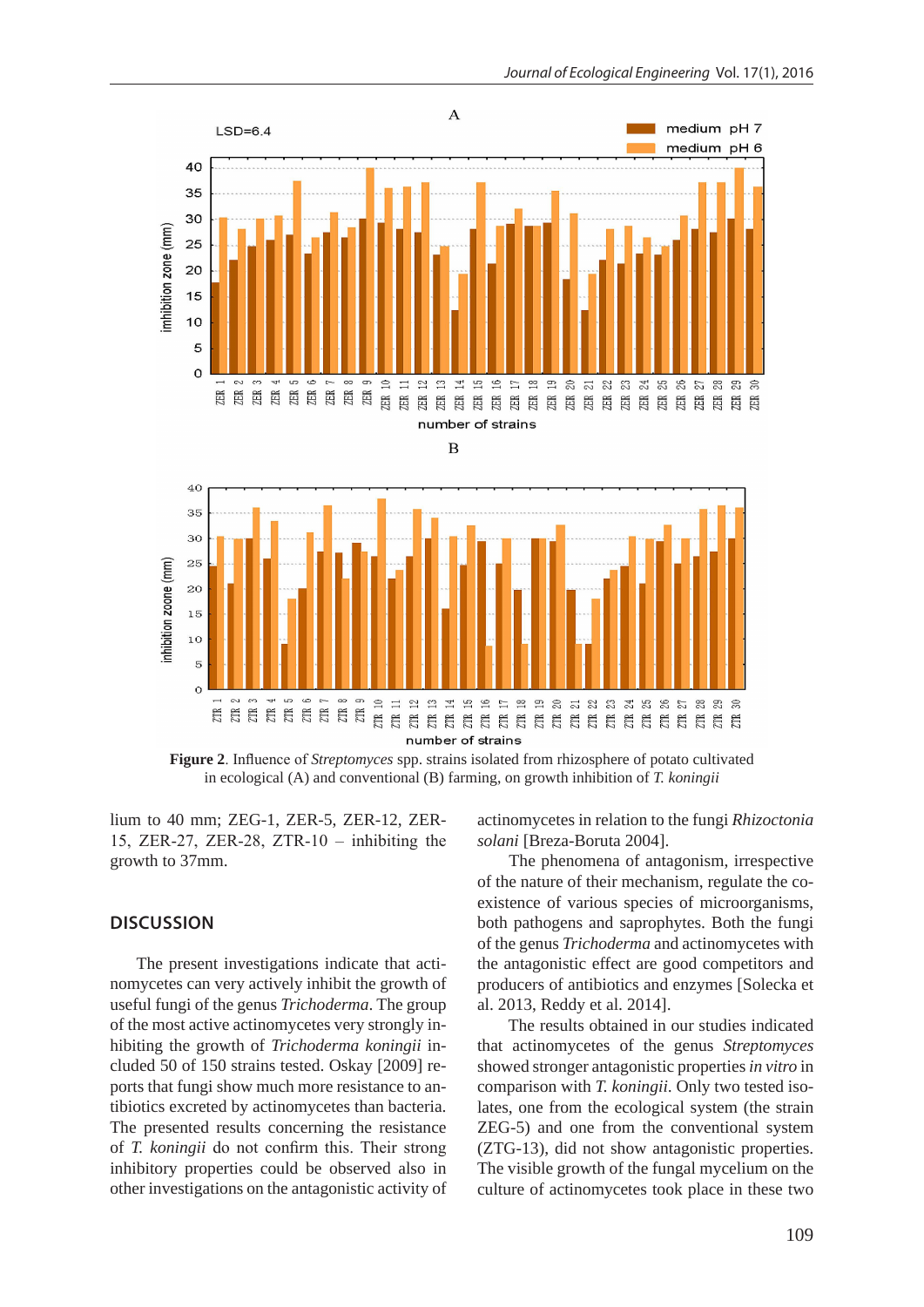

**Figure 3.** Influence of *Streptomyces* spp. strains isolated from rhizoplane of potato cultivated in ecological (A) and conventional (B) farming, on growth inhibition of *T. koningii*

cases. In opposition to mycoparasitizing, antibiosis is more effective in relation to metabolically active structures. In general, it does not require direct contact with a sensitive fungus and does not lead to destruction of its cells [Prapagdee et al. 2008, Sharma et al. 2014].

 Differentiated effect of antagonistic bacteria on antagonistic fungi was observed by Pięta and Patkowska [2003]. The results of their studies indicated the low sensitivity of *Trichoderma koningii* and *Trichoderma viride* to the presence of the tested bacteria. Inhibitory effect occurred in the case of common growth of fungi with *Bacillus* sp., while the bacteria *Erwinia* sp., *Pseudomonas* sp. and *Bacillus mycoides* did not show any influence.

 The strains of *Streptomyces* spp. were marked by intensive production of metabolites and their diffusion into the medium, which caused a con-

siderable inhibition of the mycelium growth. The genus *Streptomyces* is known for production of many antibiotics, including fungicides. They synthesize more than 2000 antibiotics, which makes 82.5% of their production by actinomycetes [Dharmaraj 2010, Solecka 2013**]**. The ability to biosynthesize antibiotics is limited to very specific ecological niches. Micro-amounts of the antibiotics produced by actinomycetes in these habitats are big enough for them to act effectively to other microorganisms [Schrey and Tarkka 2008, Felice et al. 2014].

 Marcinowska and Bis [1997] report that such cultivated plants as potato and flax affect negatively the growth of antagonistic actinomycetes. The results of the present studies do not confirm such a negative influence in case of potato. The study proved a high activity of actinomycetes derived from potato cultivation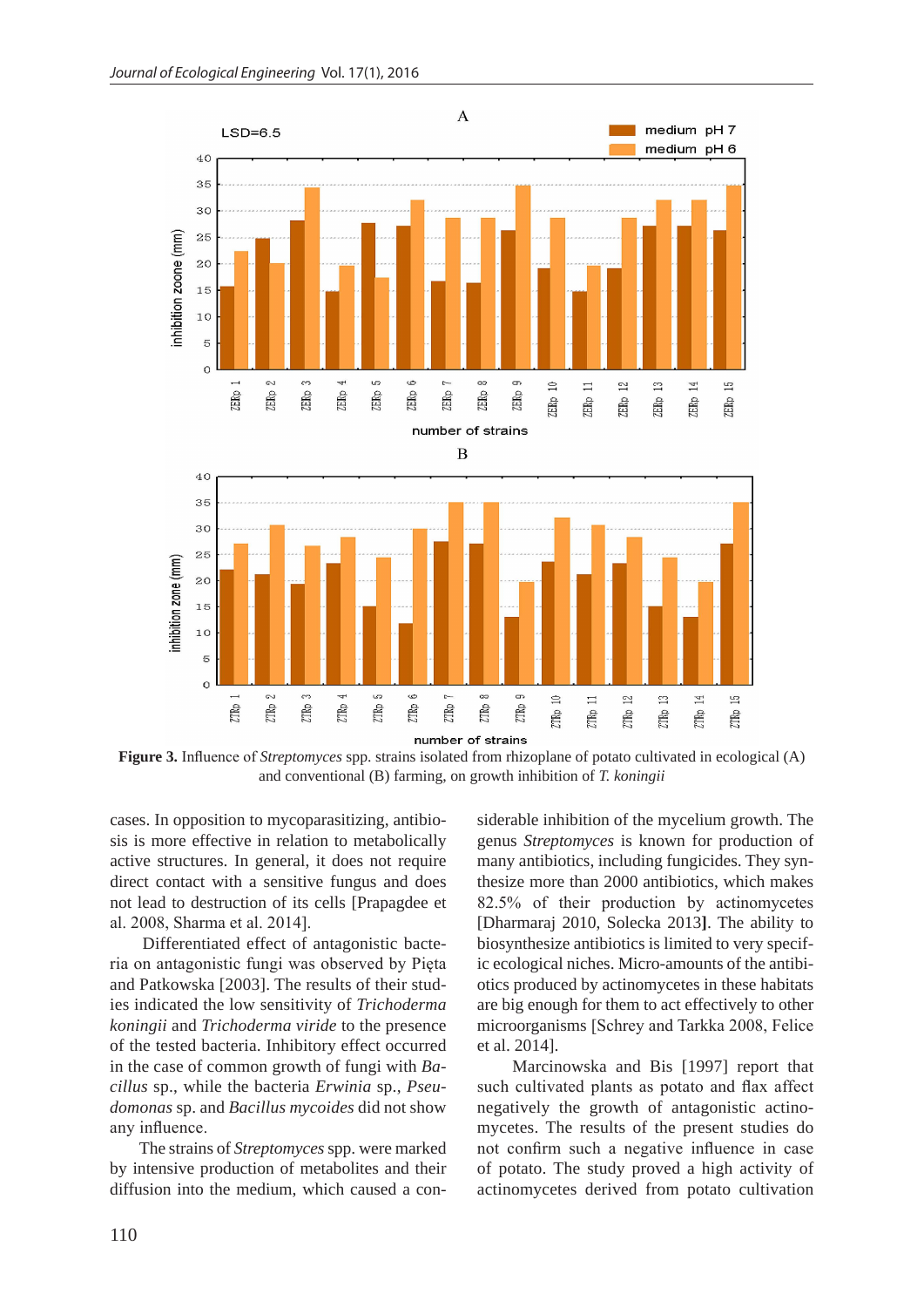

**Figure 4.** The number of *Streptomyces* spp. strains isolated from the soil, rhizosphere and rhizoplane of potato cultivated in ecological (A) and conventional (B) farming, and strength of their influence on the growth of *Trichoderma koningii*

in relation to *T. koningii*. Also in other studies a collection of actinomycetes showed antagonistic properties in relation to pathogenic fungi [Breza-Boruta et al. 2004].

Differentiation in the antagonistic activity of actinomycetes, according to the place of isolation, was recorded (soil beyond roots, rhizosphere and rhizoplane). The most active were the strains coming from potato rhizosphere. This can prove the favourable influence of potato roots excretions on the antibiotic activity of *Streptomyces* spp. [Pięta and Patkowska 2003, Mandic et al. 2011].

Of the tested population of *Streptomyces* spp., the strains isolated from the ecological farm showed a higher inhibitory strength in relation to *T. koningii*. Based on the obtained results, it may be suggested that more favourable conditions for the development of antagonistic actinomycetes can be found in the ecological farming than in a conventional system. There are not any comparisons concerning the activity of actinomycetes coming from different farming systems in the available bibliography.

 Both the tested strains of *Streptomyces* spp. and the investigated fungus come from the same environment. The strong antagonism of the strains *Stereptomyces in vitro* is very likely to have an inhibitory effect on *T. koningii* in soil. We should regard physicochemical soil properties influencing the survival rate of potential antagonists. The most important of them are the structure of soil, temperature, pH value, the content of nutrients and the presence of toxic chemical compounds **[**Mandic et al. 2011, Felice et al. 2014]. According to Singh et al. [2014], species of the genus *Trichoderma* are not very sensitive to the effect of different environmental factors and develop in the wide range of temperatures and the medium pH values. From the present study it appears that *T. koningii* is sensitive to the change in pH value. Considerable differences in the fungal mycelium radius length were obtained both on the control plates and in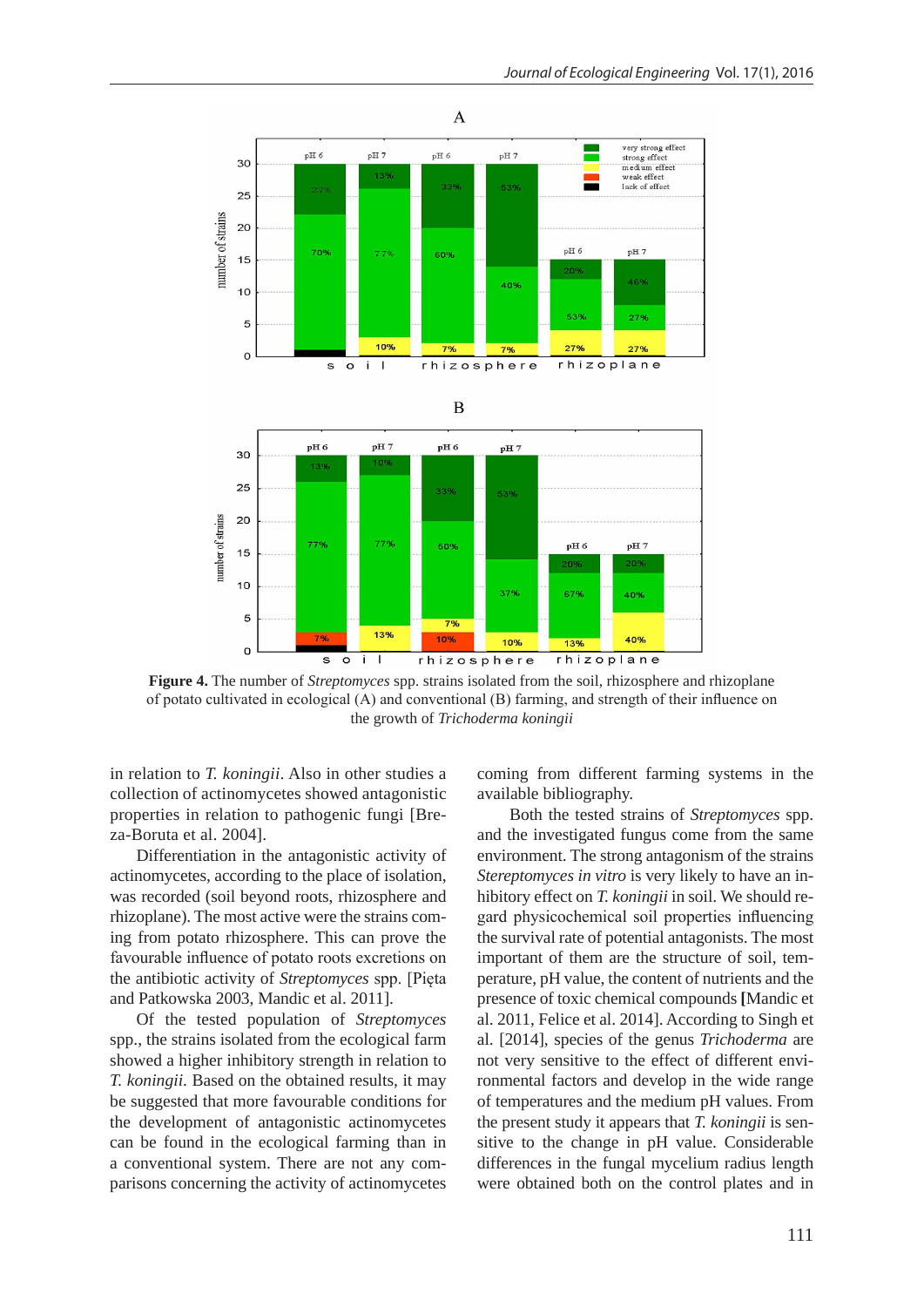a culture with actinomycetes. Significantly larger inhibition zones were indicated on the medium with pH 6 than on that with pH 7, which has been confirmed by statistic calculations.

 It is worth of notice, which was also observed by many investigators [Compant et al. 2005, Evangelista-Martínez 2014, Kamal and Sharma 2014], that it is very difficult to select different microorganisms for biological control. The most essential is that potential antagonists may be ecologically competitive in respect of the interaction between plants and pathogens both in soil and in phylosphere.

## **CONCLUSIONS**

- 1. The actinomycetes of genus *Streptomyces* proved to be strong antagonists in relation to the fungus *Trichoderma koningii*. Of the strains limiting the growth of the fungal mycelium, the following strains isolated from potato rhizosphere were predominant: ZER-9, ZER-29, ZER-5, ZER-12, ZER-27, ZER-28, ZTR-10).
- 2. Significant influence of the medium pH on the growth of the mycelium of *T. koningii* was recorded both on the control plates and in the culture with actinomycetes. Statistically significantly larger inhibition zones were obtained on the medium with pH 6 than on the medium with pH 7.
- 3. Of the tested strains, the actinomycetes isolated from the ecological potato farming system showed stronger antagonistic properties, in comparison with the isolates derived from the conventional farming system.
- 4. From the point of view of biological control, strong inhibiting of growth of the fungus *Trichoderma koningii* (a potential mycoparasite of numerous plant pathogens) by so many strains of *Streptomyces* spp. is an undesirable phenomenon.

## **REFERENCES**

- 1. Al-Askar A.A., Abdul Khair W.M., Rashad Y. 2011. *In vitro* antifungal activity of *Streptomyces spororaveus* RDS28 against some phytopathogenic fungi Afr. J. Agric. Res., 6(12), 2835–2842.
- 2. Bressan W., Figueiredo J.E. 2008. Efficacy and doseresponse relationship in biocontrol of *Fusar-*

*ium* disease in maize by *Streptomyces* spp.. Eur. J. Plant Pathol., 120, 311−316.

- 3. Breza-Boruta B. 2013. Występowanie drobnoustrojów pektynolitycznych w glebie w systemie ekologicznym i konwencjonalnym. Polish Journal of Agronomy 15, 32–37.
- 4. Breza-Boruta B., Sadowski S. Paluszak. Z. 2004. Effect of Actinomycetes of *Streptomyces* genus isolated potato cultivation on the pathogenic fungus *Rhizoctonia solani*. Phytopathol. Pol., 31, 33–43.
- 5. Compant S., Duffy B., Nowak J., Clément C., Barka E.A. 2005. Use of growth-promoting bacteria for biocontrol of plant diseases: principles, mechanisms of action and future prospect. Appl. Environ. Microbiol., 71(9), 4951–4959.
- 6. Crawford D.L., Lynch J.M. Whipps J.M., Ousley M.A. 1993. Isolation and characterization of actinomycete antagonists of a fungal root pathogen. Appl. Environ. Microbiol., 59, 3899–3905.
- 7. Dharmaraj S. 2010. Marine Streptomyces as a novel source of bioactive substances. World J. Microbiol. Biotechnol., 26, 2123–2139.
- 8. Domsch K.H., Gams W., Anderson T.H. 1980. Compendium of soil fungi. Academic Press, London, England.
- 9. Evangelista-Martínez Z. 2014. Isolation and characterization of soil *Streptomyces* species as potential biological control agents against fungal plant pathogens. World J. Microbiol. Biotechnol., 30(5), 1639–1647.
- 10. Felice L., Jordan N.R., Dill-MackyR., Sheaffer C.C., Aldrich-Wolfe L., Huerd S.C., Kinkel L.L. 2014. Soil *Streptomyces* communities in a prairie establishment reflect interactions between soil edaphic characteristics and plant host. Plant and Soil, 386 (1-2), 89–98.
- 11. Gajera H.P., Bambharolia R.P., Patel S.V., Khatrani T.J., Goalkiya B.A. 2012. Antagonism of *Trichoderma* spp. against *Macrophomina phaseolina*: evaluation of coiling and cell wall degrading enzymatic activities. J. Plant Pathol. Microb., 3, 149–156.
- 12. Goodfellow M., Kämpfer P., Busse H.J.,Trujillo M.E., Suzuki K., Ludwig W., Whitman W.B. 2012 Bergey's Manual of Syst matic Bacteriology. 2nd Ed.,Vol. 5: The Actinobacteria. Part B., Springer Verlag, New York, 1455–1804.
- 13. Howell C.R. 2003. Mechanisms employed by *Trichoderma* species in the biological control of plant diseases: the history and evolution of current concepts. Plant Dis., 87, 4–1.
- 14. Kamal R., Sharma A.K. 2014. Control of *Fusarium* wilt using biological agent *Streptomyces* sp.CPP-53 isolated from compost with plant growth promoting effect on tomato under greenhouse condition. J. Microbiol. Antimicrob., 6 (6), 97–103.